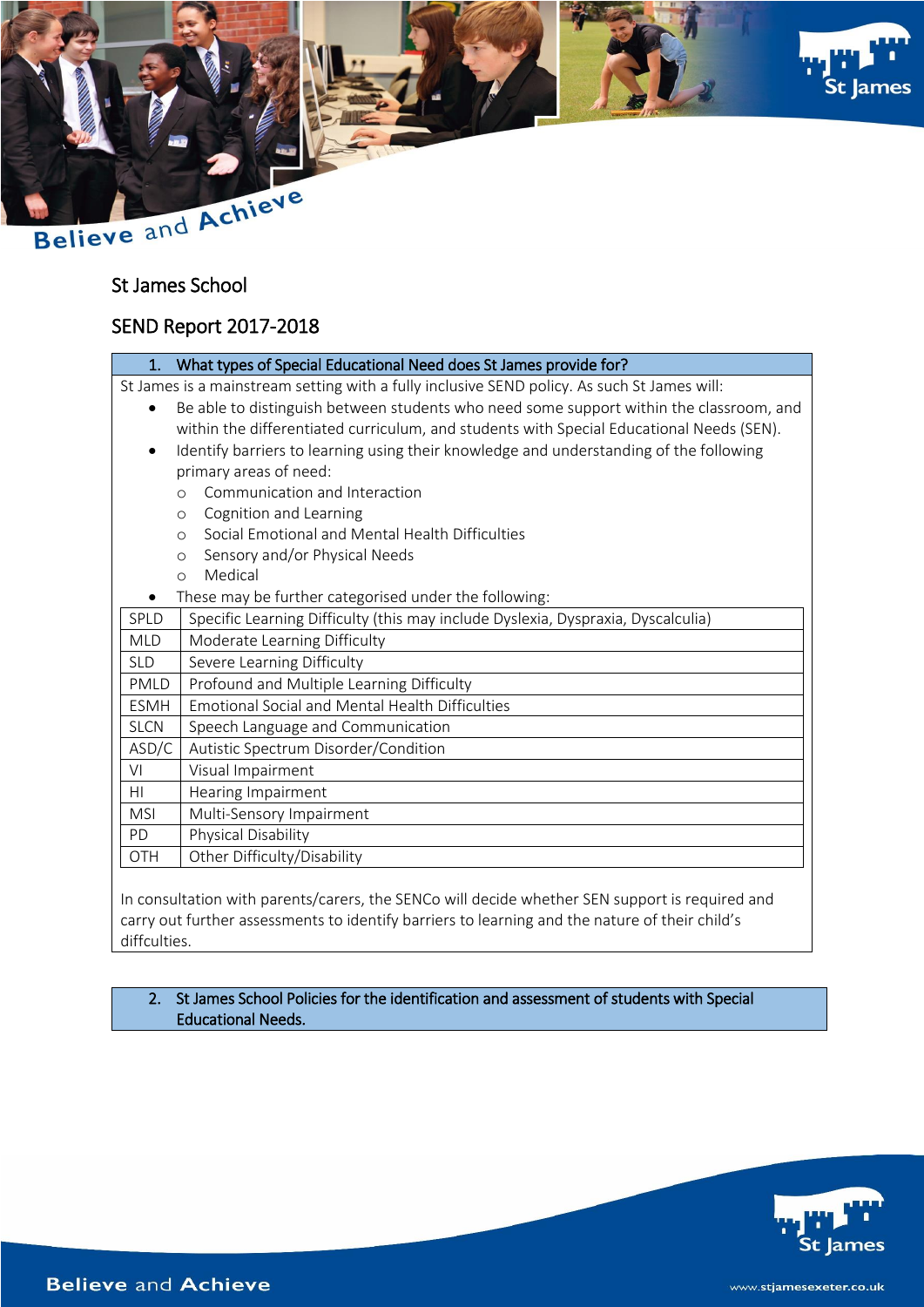

St James employs a SENCo, Tamar Busby. Lisa Delve is the Deputy SENCo. St James also employs a team of Teaching Assistants, including an Assistant SENCo, Yana Meredith, to assist in the identification of needs and strategies for supporting students identified with SEN. The school regularly consults with an Educational Psychologist and with other agencies to assist with this process. Provision for students with SEN and the role of the SENCo is overseen by the SEN Governor, Maggie Young.

Through this provision, St James School will:

 Monitor the progress of all students: Formal academic levels and the use of additional assessments are used to identify specific difficulties; including reading, language and speech difficulties. Informal monitoring and assessment of students' progress and wellbeing is ongoing with all staff, who report to the SENCo and parents/carers.

St James School will:

- Listen to the student.
- Listen to parents/carers' concerns through informal discussion, parents evenings, emails, telephone conversations and specifically arranged meetings.
- Be able to distinguish between students who may need some support within the classroom and within the differentiated curriculum, and students with SEN. St James School has a flexible, broad and balanced curriculum to ensure that all students are able to access a personalised approach appropriate to the age and ability.
- Identify barriers to learning using their knowledge and understanding of the four primary areas of need as outlined above.
- In consultation with parents/carers, decide whether SEN support is required and carry out further assessment to identify barriers to learning and the nature of their child's difficulties.

In addition, St James School will:

- Pay regard to advice and information from parents/carers and previous settings at transition points; liaising as necessary to continue the use of successful strategies and approaches.
- Provide teaching and support staff with comprehensive guidance in relation to identification processes, including CPD and regular meetings with the SENCo.
- Have clear processes for all staff and parents/carers to raise concerns regarding student progress and learning.
- Use a range of appropriate screening and assessment tools to identify needs; including reading and spelling assessments, Progress Tests, EP assessments and specific literacy difficulties screeners.
- Gather information of student needs through observations and formal and informal meetings with teachers, parents/carers and SENCo.
- When appropriate, seek advice from advisory services and outside agencies such as the Educational Psychology Service, Babcock LDP SEN/Inclusion Support Services, Speech and

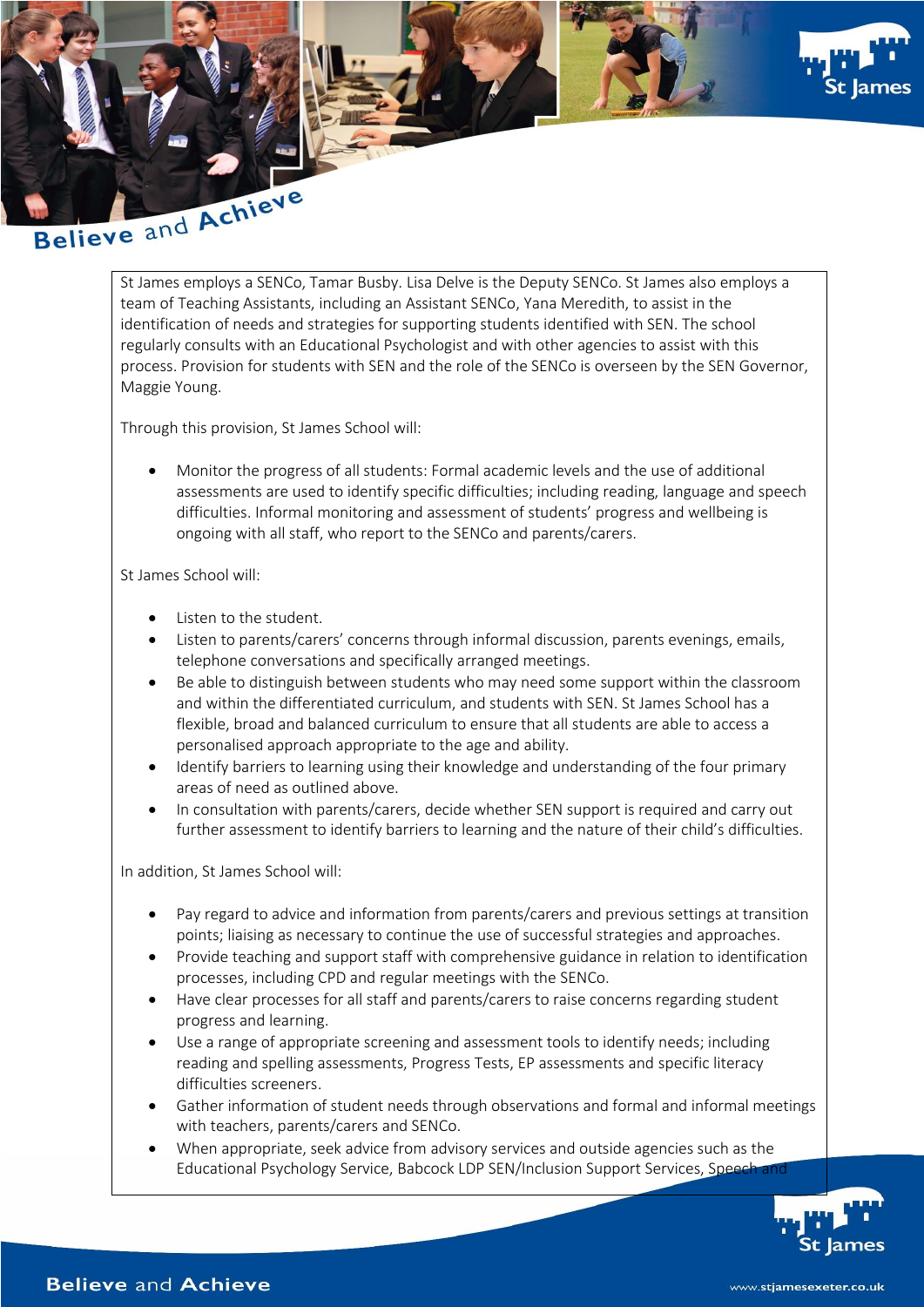

Language Support, Communications and Interactions Team, CAMHS, Occupational Therapy etc to gain a better idea of a student's needs; with support from the LA 0-25 Team where necessary.

- Inform parents/carers when we are making SEN provision for their child and have processes in place for parents/carers to provide feedback on provision at Parents Evenings and ongoing throughout the year.
- Identify the nature of each students' SEN needs; sometimes a child or young person can have needs in more than one area which requires an individualised approach. Each student with SEN will have a My Plan which outlines needs, desired outcomes, and support
- Regularly review the SEND register and other processes used for identifying and making needs known.

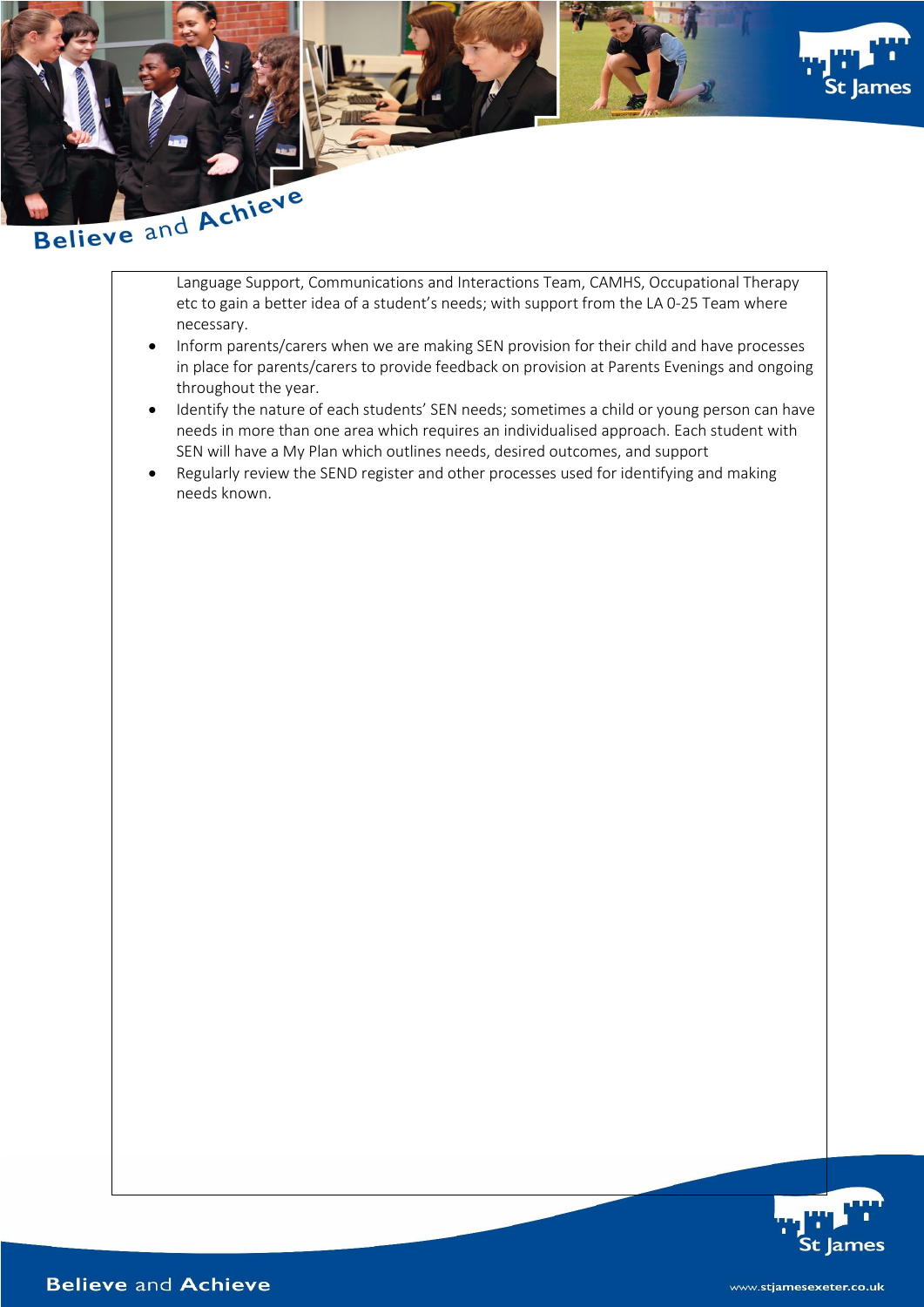



3. St James School policies for making provision for students with SEN, whether or not they have an Education Health Care Plan (EHCP).

## St James School will:

Review and update the SEN Policy annually.

- Review staff expertise through observations and staff feedback, linking to appraisal/performance management systems.
- Evaluate the quality of provision through rigorous analysis of student progress including work analysis and student observations.
- Regularly review and evaluate the impact of SEN provision on the progress, attainment and well-being of SEND students.
- Review attendance and exclusion data for students with SEN.

### Arrangements for assessing and reviewing the progress of students with SEN

### St James School will:

- Ensure that we have procedures in place for consulting with and working in partnership with parents/carers and students.
- Track and monitor student progress on a regular basis and communicate this information effectively to parents.
- Establish and review 'additional to' and 'different from' provision in relation to current need.
- Identify aspirational key outcomes for individual students and develop clear steps to achieve these.
- Ensure robust use of school data in order to identify, monitor and respond to progress of students with SEND.
- Ensure reliability of data gathered through triangulation of evidence, including work analysis, discussion, observations, and learning walks.
- Have clear monitoring in place to close the gap for vulnerable students.
- Ensure that every teacher is responsible for student progress in his/her classes and that this information feeds into the wider school processes that monitor student progress effectively.
- Ensure that appropriate rates of progress are made in line with national expectations and all staff are clear about what is expected and adjust practice accordingly.
- Hold regular parent meetings 3 times a year.
- Regularly evaluate progress towards personalised targets with the student.

## The school's approach to teaching students with special educational needs

- Ensure all students access high quality teaching which takes into account students' differing needs
- Ensure a bespoke, tailored and personal approach for students with complex needs
- Use our best endeavours to secure the special educational provision required for student needs
- Make appropriate use of resources in the delegated budget to support children and young people with additional needs
- Identify early a student's lack of adequate progress and review individual needs

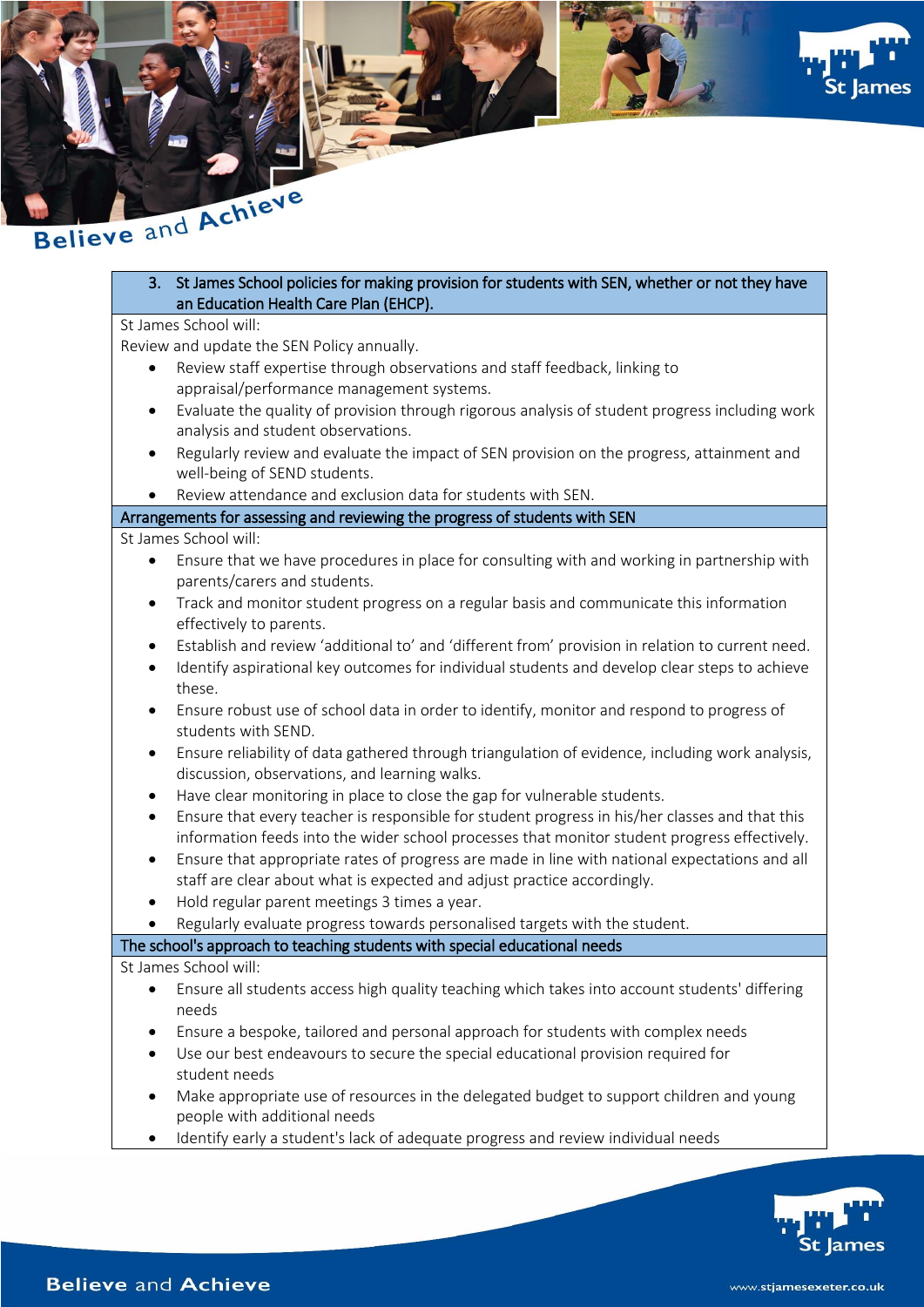

- approaches, classroom organisation or provision of ancillary equipment or resources as part of the differentiated curriculum
- Differentiate lessons to match the student's level of learning as part of the school's universal provision
- Have a consistent graduated approach to meeting student need by reviewing class teaching, access strategies and removing barriers to learning before developing a more personalised approach
- Use their knowledge and understanding of the four primary areas of need to plan provision and to focus on interventions that are relevant and evidence based
- Refer to the Devon SEN provision matrices document for support to tailor provision and to provide an individualise support programme for students with more complex needs
- When and where needed, seek further advice from advisory services and outside agencies regarding strategies for developing practice in order to remove barriers to learning.

### How the school adapts the curriculum and learning environment for students with special educational needs

St James School will:

- Ensure all students access high quality teaching which takes account of students' differing needs
- Ensure a bespoke, tailored and personalised approach for students with complex needs
- Use our best endeavours to secure the special educational provision called for by the child or young person's needs
- Make appropriate use of the resources in the delegated budget to support children and young people with additional needs
- Identify early a child or young person's lack of adequate progress and review their needs
- Differentiate lessons to match the student's level of learning
- Use knowledge and understanding of the four primary areas of need to plan provision and to focus on interventions that are relevant and evidence-based
- Refer to the Devon SEN provision matrices document for support to tailor provision to provide an individualised support programme for students with more complex needs
- Where and when needed, seek further advice from advisory services and outside agencies about removing barriers to learning linked to different areas of need

## Additional support for learning that is available to students with special educational needs

- Ensure all students access high quality teaching which takes account of students' differing needs
- Ensure a bespoke, tailored and personalised approach for students with complex needs
- Use our best endeavours to secure the special educational provision called for by the child or young person's needs
- Make appropriate use of the resources in the delegated budget to support children and young people with additional needs

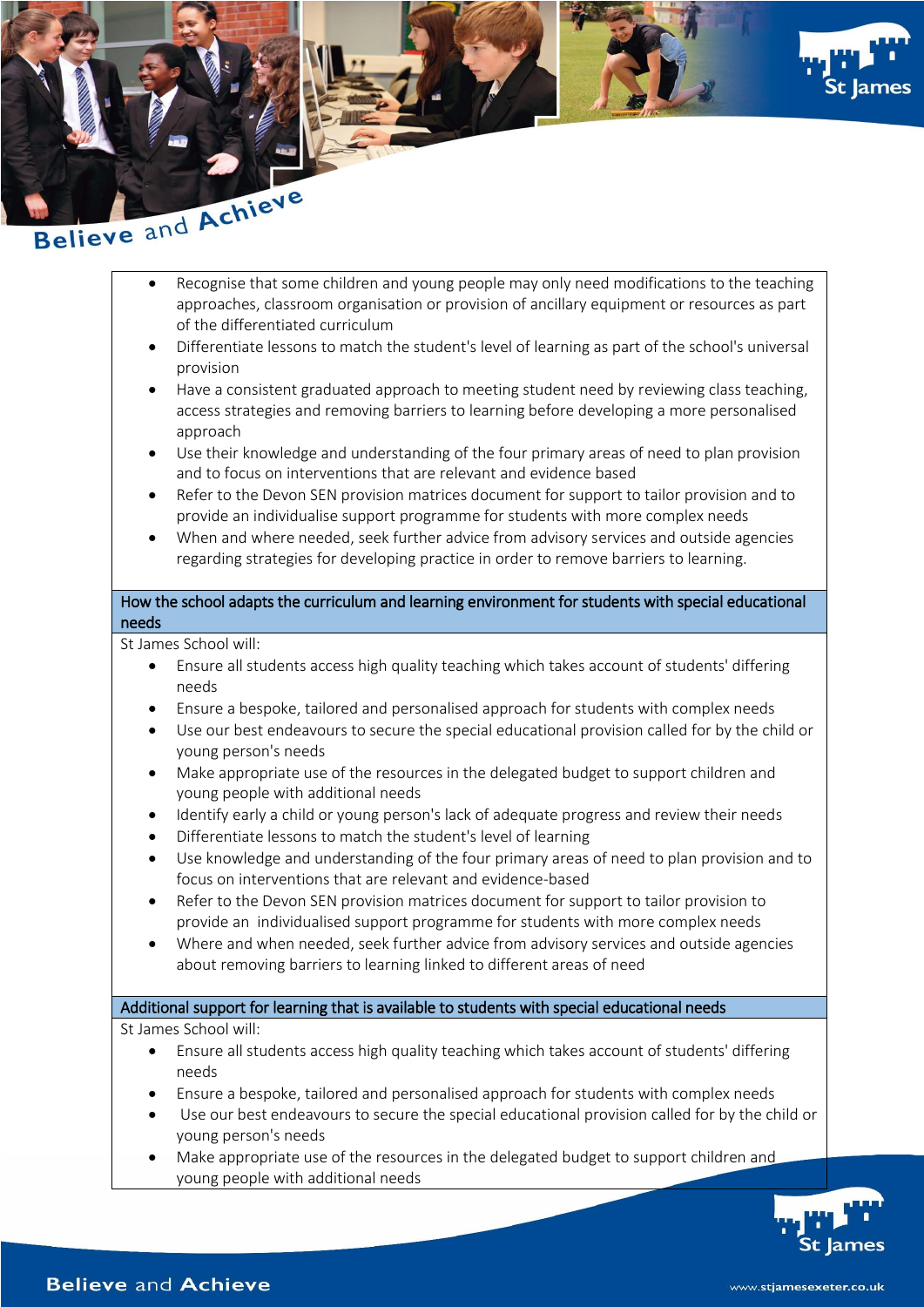





- Identify early a child or young person's lack of adequate progress and review their needs
- Differentiate lessons to match the student's level of learning
- Use knowledge and understanding of the four primary areas of need to plan provision and to focus on interventions that are relevant and evidence-based
- Refer to the Devon SEN provision matrices document for support to tailor provision to provide an individualised support programme for students with more complex needs
- Where and when needed, seek further advice from advisory services and outside agencies about removing barriers to learning linked to different areas of need

How the school enables students with special educational needs to engage in the activities of the school (including physical activities) together with children who do not have special educational needs and disabilities

St James School will:

- Carry out its duties under the Equality Act 2010
- Promote positive outcomes in the wider areas of personal and social development abd ensure the approaches used are based on the best possible evidence and are having the required impact
- Promote the health and wellbeing of each student by supporting them to access extracurricular activities
- Monitor SEND students' engagement with extra-curricular activities
- Review Equality Information and Objectives (Accessibility Plans) regularly
- Ensure that students and young people with SEN engage in the activities of the school alongside students who do not have SEN

Support that is available for improving the emotional, mental and social development of students with special educational needs

- Liaise with the School Nurse Service and other agencies to provide whole school class teaching and 1:1 sessions as necessary
- Promote the health and wellbeing of each child or young person by suporting them to access extra-curricular activiities
- Regularly review and evaluate the impact of SEN provision on the progress, attainment and well-being of SEN students
- Review attendance and exclusion data for SEN students
- Provide a safe environment for students and young people and recognise that the well-being of all children and young people includes physical, mental and emotional well-being as well as protection from abuse
- Be aware that children and young people may experience a wide range of social and emotional difficulties which manifest in many ways and have clear processes to support these needs
- Be alert to other events such as bereavement and bullying which can lead to learning and/or mental health difficulties and have clear processes to support these needs
- Assess students displaying disruptive or withdrawn behaviours to determine any underlying learning, communication or mental health difficulties

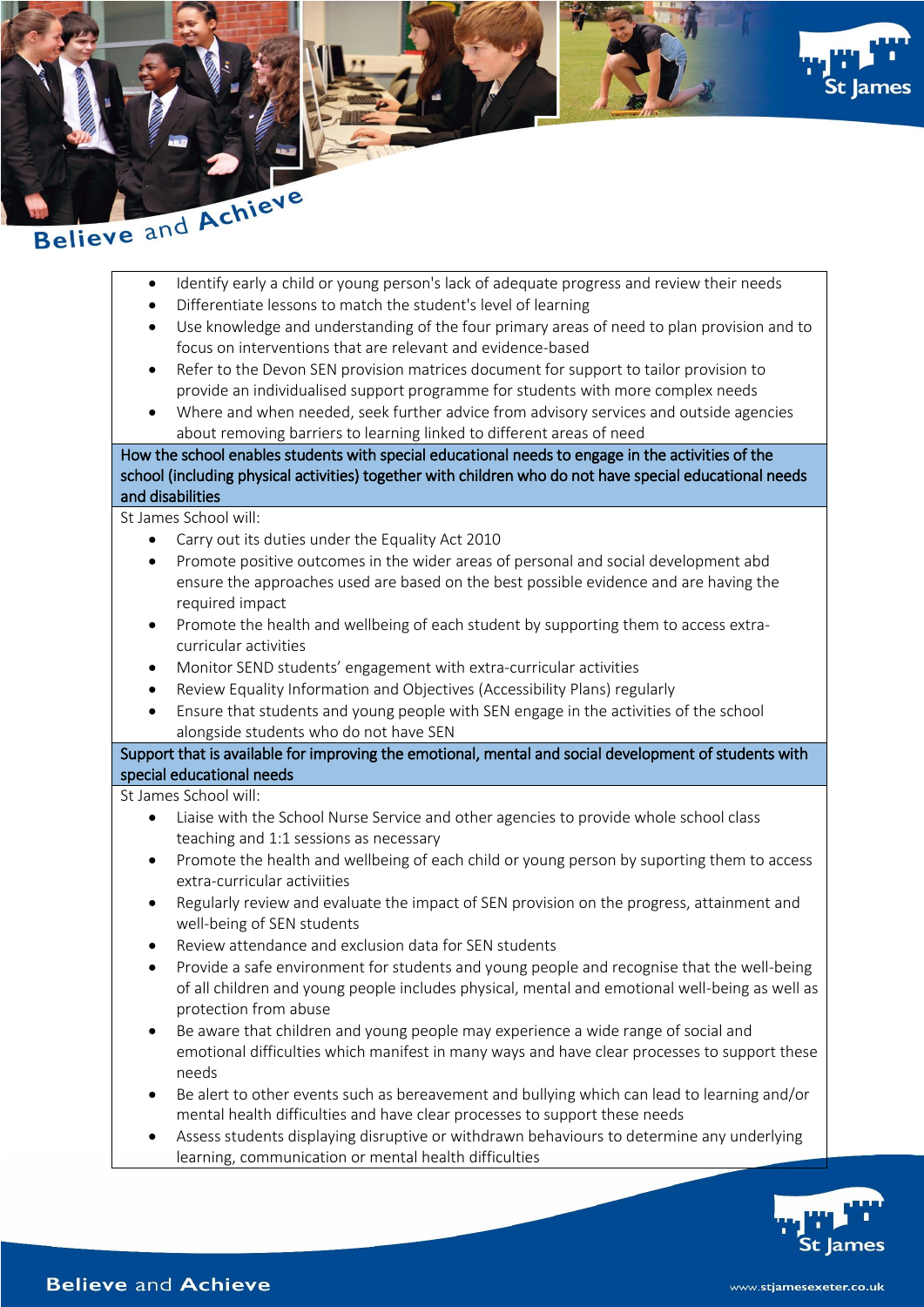



- Have in place clear processes to support children and young people, including how they will manage the effect of any disruotive behaviour so it does not adversely affect other students
- Regularly review SEND, Behaviour and Bullying Policies
- Establish processes to facilitate feedback from all students, including students with SEND such as Student Voice
- Where appropriate, seek further advice from advisory services and outside agencies about removing barriers to learning linked to emotional, social and mental health development
- Have regard to the Early Help Pathway and where appropriate use this to access further advice and support
- 4. In relation to mainstream schools and maintained nursery schools, the name and conatct details of the SEN co-ordinator.

The school's Special Educational Needs Co-ordinator is Miss Tamar Busby. She can be contacted at [TMB@stjamesexeter.co.uk](mailto:TMB@stjamesexeter.co.uk) or on the school telephone number of 01392 209922. In the event of her absence, please contact her Deputy, Miss Lisa Delve [lmd@stjamesexeter.co.uk](mailto:lmd@stjamesexeter.co.uk) or PA Mrs Alison Taylor [AJT@stjamesexeter.co.uk](mailto:AJT@stjamesexeter.co.uk) on 01392 209922 who will inform another member of staff as appropriate

5. Information about the expertise and training of staff in relation to children and young people with special educational needs and about how specialist expertise will be secured

St James School will:

- Regularly audit and review staff training needs and provide relevant training to develop whole school staff understanding of SEN and strategies to support inclusive and high quality teaching
- Use its best endeavours to secure the special educational provision called for by any students' needs
- Provide staff with information about effective strategies to use within their class
- Adhere to the principle that 'All teachers are teachers of children with special educational needs' to ensure that all teachers and staff are equipped to deal with a diverse range of needs
- Acknowledge the key role of the SENDCo in providing professional guidance to colleagues and contributing to the professional development of all staff
- Ensure the SENDCo is on the Leadership Team
- Ensure the SENDCo has completed the National Qualification for SENCo
- Ensure all staff have had training to develop knowledge of the four areas of need
- Have clear and robust systems in place for evaluating provison by reviewing staff expertise through classroom observations, and student progress through work scrutiny and student observations
- Understand the processes that govern access to external support services and agencies and access the training and support they can offer staff
- Where appropriate, seek further advice from advisory services and outside agencies about removing barriers to learning linked to different areas of need
- 6. Information about how equipment and facilities to support children and young people with special educational needs will be secured

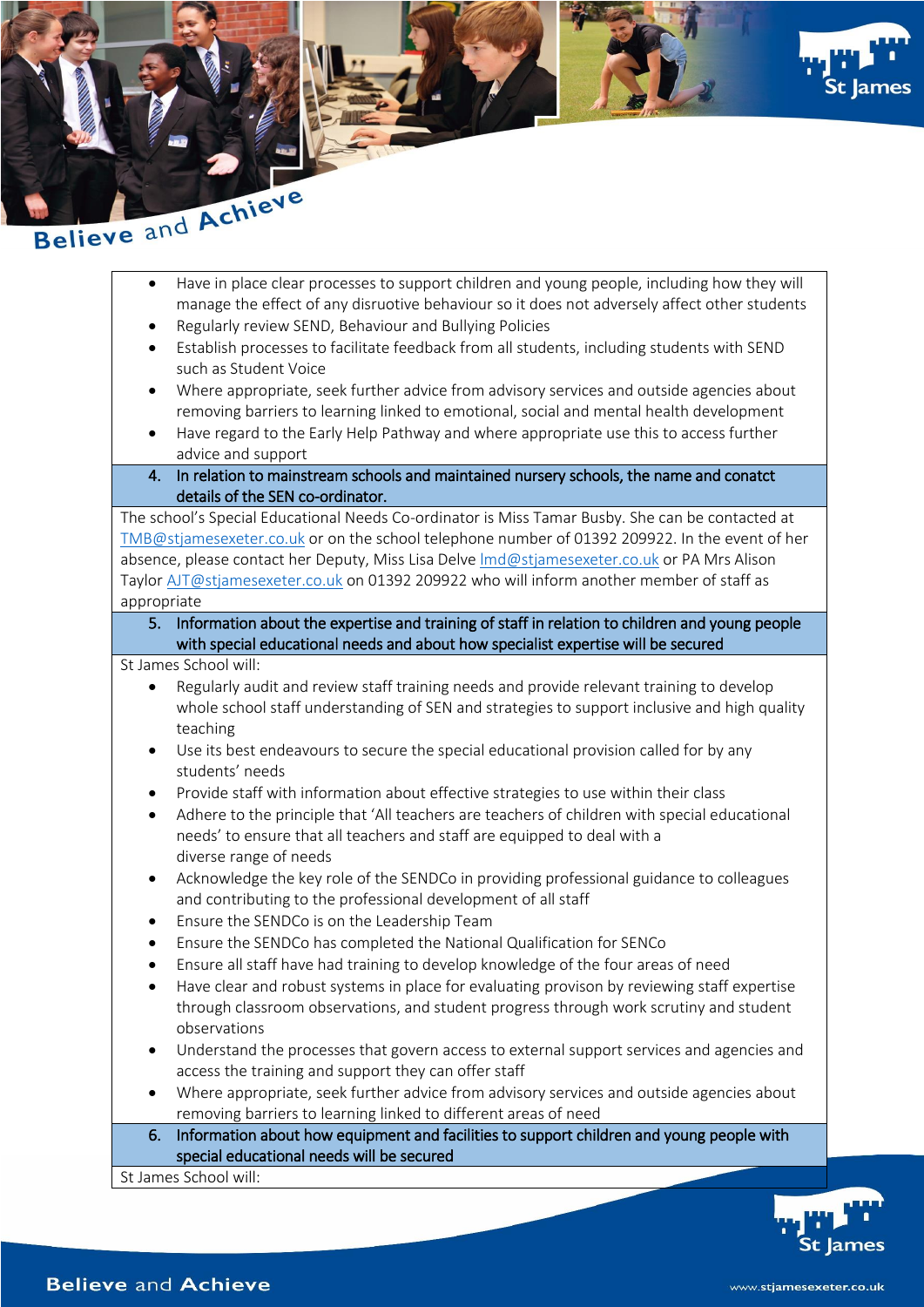



- Make appropriate use of resources in the delegated budget to support students with additional needs
- Use its best endeavours to make sure that a student with SEN gets the support they need
- Carry out its duty to make reasonable adjustments under the Equlaity Act 2010
- Pay regard to the criteria and understand the process for accessing the additional funding that the Local Authority holds in its High Needs Block to provide additional support for students with an exceptional level of need
- Promote the health and wellbeing of each child or young person by suporting them to access extra-curricular activties
- Understand the processes that govern access to external support services and agencies and access the training and support that they can offer staff
- Where appropriate, seek further advice from advisory services and outside agencies about removing barriers to learning linked to different areas of need
- Remain up-to-date with all statutory moving and handing training where required
- 7. The arrangements for consulting parents of children with special educational needsabout the education of their child and involving such parents in the education of their child

St James School knows that parents know their children best and it is important that we, as professionals listen and understand when parents express concerns about their child's development. St James School will also listen to and address any concerns raised by children and young people themselves.

St James School provides an annual report for parents on each child's progress. St James School also holds a Parents' Evenings and an Awards' Evening throughout the year. Interim and Annual Reviews are also held annually. In addition to this, the school has an 'Open Door' policy and parents can discuss informally about their child's progress but are encouraged to make a formal appointment with the teacher or SENCO should they wish to discuss concerns they have. St James School will:

- Make arrangements for providing children, their parents, and young people with SEN or disabilities with advice and information about matters relating to SEN and disability and are available at Parents Evening and on the school website.
- Ensure decisions are informed by the insights of parents and those of children and young people themselves
- Inform parents when they are making special educational provision for their child and have processes in place for engagement with children and young people and their families to provide feedback on provision
- Ensure parents are fully aware of the planned support and interventions and, where appropriate, plan to seek parental involvement to reinforce or contribute to progress at home
- Ensure a clear date for reviewing progress is agreed and the parent, pupil and teaching staff should be clear about how they will help the pupil achieve the expected outcomes
- Be aware that a child's parents, young people and schools have specific rights to request an Education, Health and Care needs assessment and children and their parents and young people should feel able to tell their school if they believe they have or may have SEN
- Carry out annual reviews through an appropriate person centred planning proce

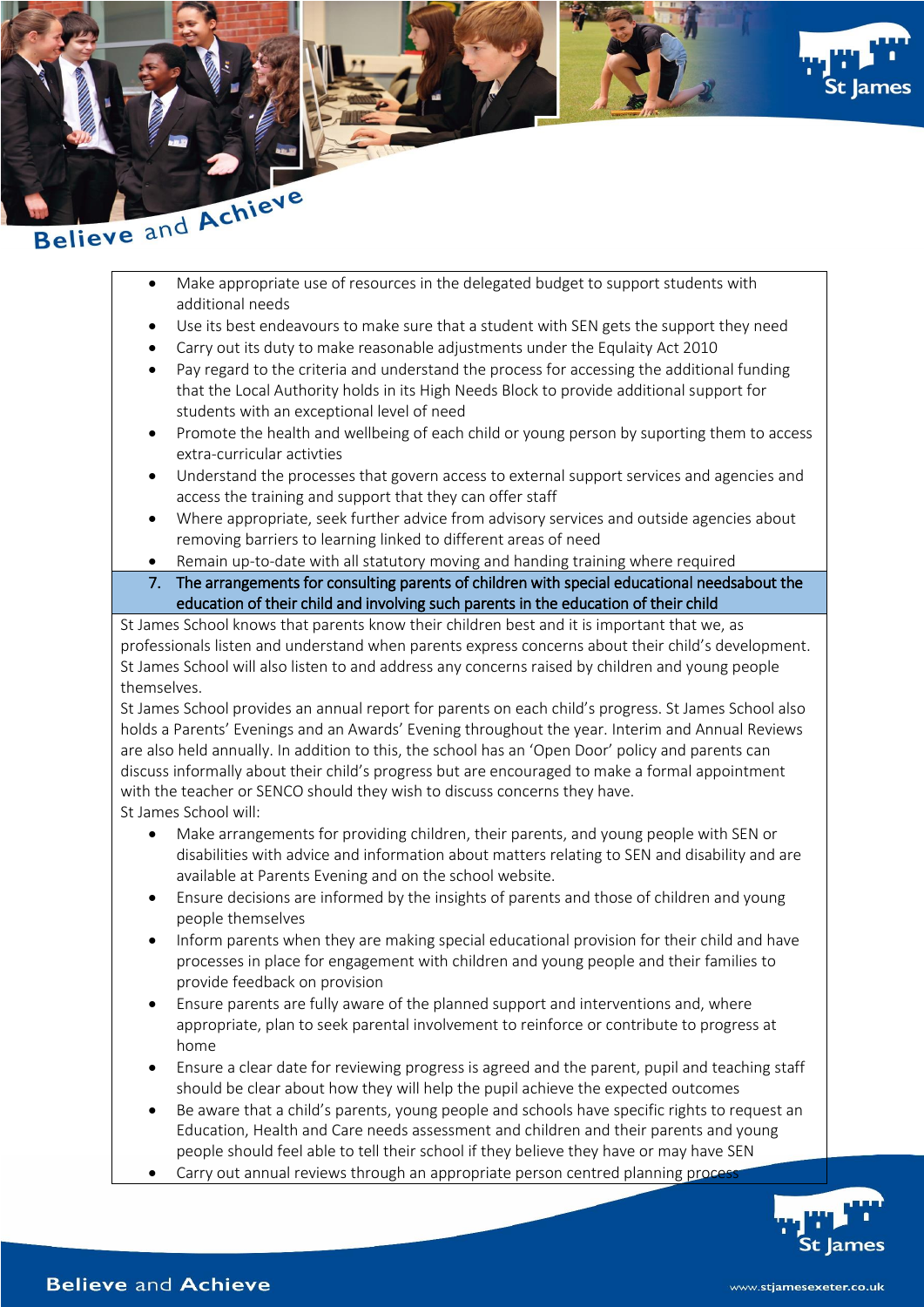





- Identify aspirational key outcomes and secure appropriate provision to achieve outcomes
- Hold regular parent meetings, with the child or young person, as appropriate, to discuss pupil progress ( at least three times a year)
- Establish processes to facilitate feedback from all students, including students with SEN, e.g. Student Voice
- Use the Devon Assessment Framework (DAF) process or Rights for Children process as an appropriate person-centred planning approach to put the child or young person and their family at the heart of planning and reviewing provision
- Encourage the participation of the parent/carer
- 8. The arrangements for consulting young people with special educational needs about their education and involving them in their education

It is important that all professionals listen, understand and address any concerns raised by children and young people themselves.

St James School provides an annual report for parents on their child's progress.

St James School will:

- Make arrangements for providing children, their parents, and young people with SEN or disabilities with advice and information about matters relating to SEN and disability on their website or at school via the SENCO
- Ensure decisions are informed by the insights of parents and those of children and young people themselves
- Inform pupils when they are making special educational provision for them and have processes in place for the pupils to provide feedback
- Ensure pupils are aware of the planned support and interventions
- Ensure a clear date for reviewing progress is agreed and the parent, pupil and teaching staff should be clear about how they will help the pupil achieve the expected outcomes
- Be aware that a child's parents, young people and schools have specific rights to request an Education, Health and Care needs assessment and children and their parents and young people should feel able to tell their school if they believe they have or may have SEN.
- Carry out Annual Reviews through an appropriate person centred planning process
- Identify aspirational key outcomes and secure appropriate provision to achieve outcomes
- Hold regular parent meetings, with the child or young person, as appropriate, to discuss pupil progress
- Establish processes to facilitate feedback from all pupils, including pupils with SEN, via Pupil Voice
- Use the Devon Assessment Framework (DAF) process or Rights for Children process as an appropriate person-centred planning approach to put the child or young person and their family at the heart of planning and reviewing provision
- Encourage the active participation of the student
- 9. Any arrangements made by the governing body or the proprietor relating to the treatment of complaints from parents of pupils with special educational needs concerning the provision made at the school

In the first instance, parents should talk to the SENCo or the Headteacher. Further details of how to make a complaint are outlined in SEN Policy and the Complaints Policy.